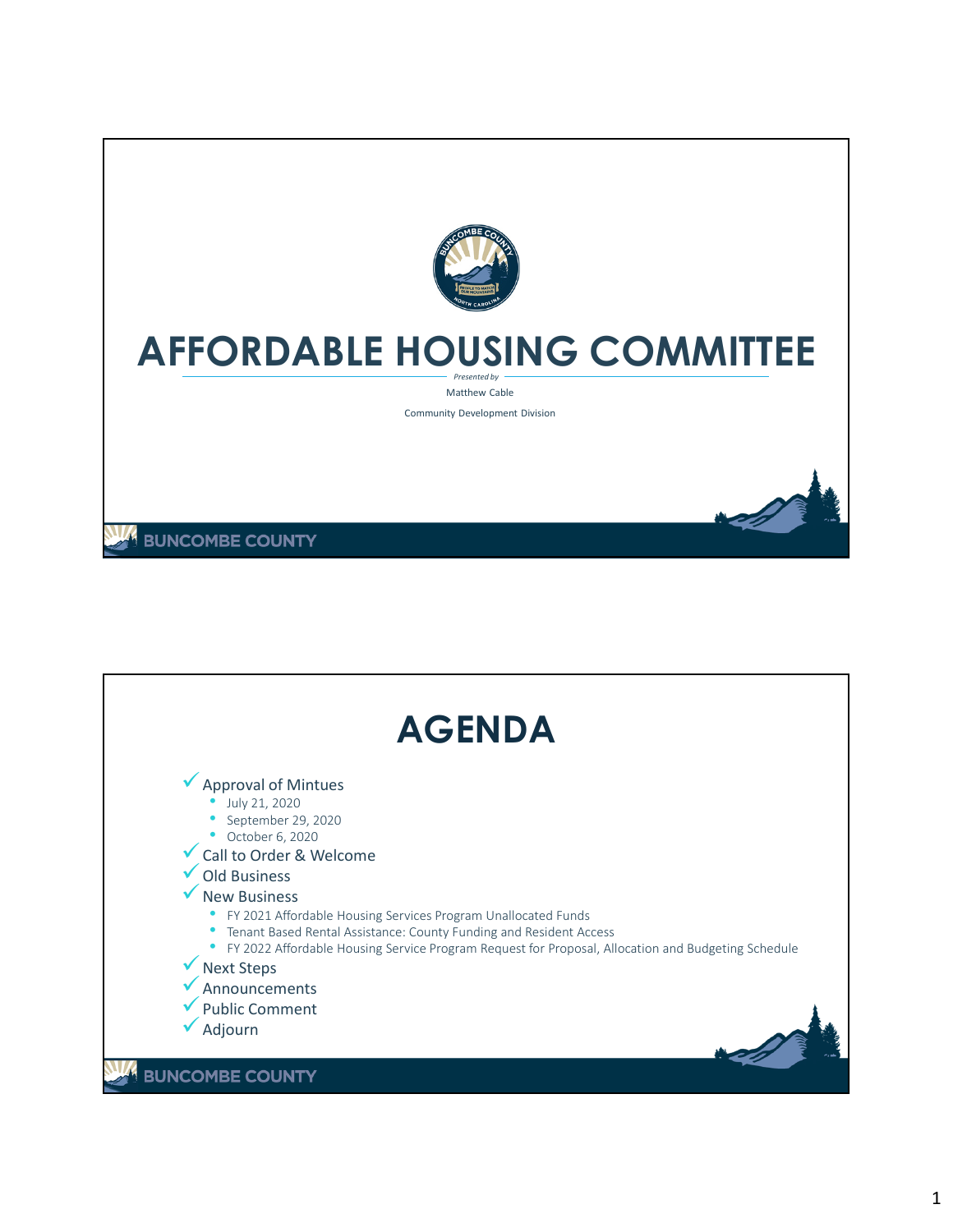

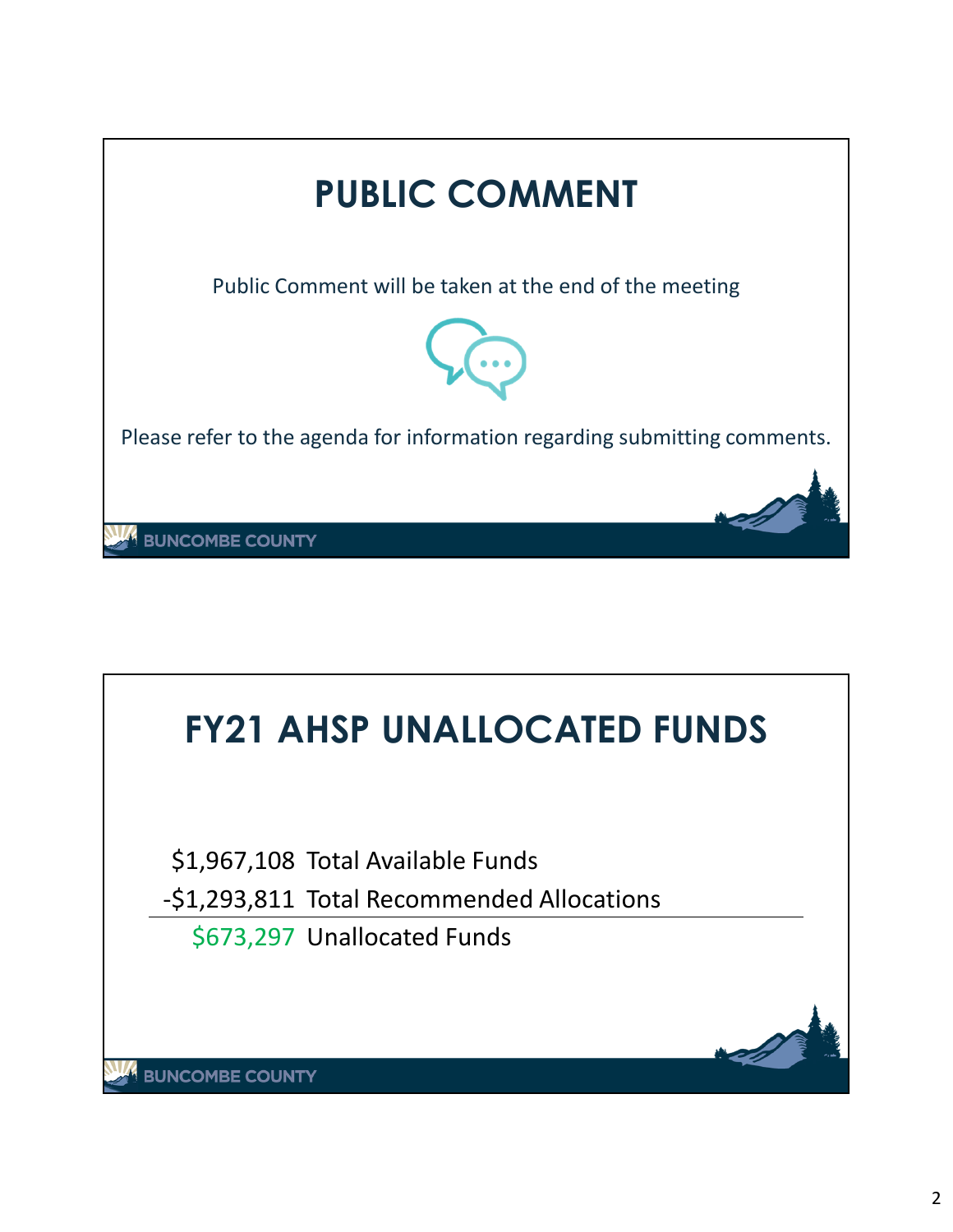

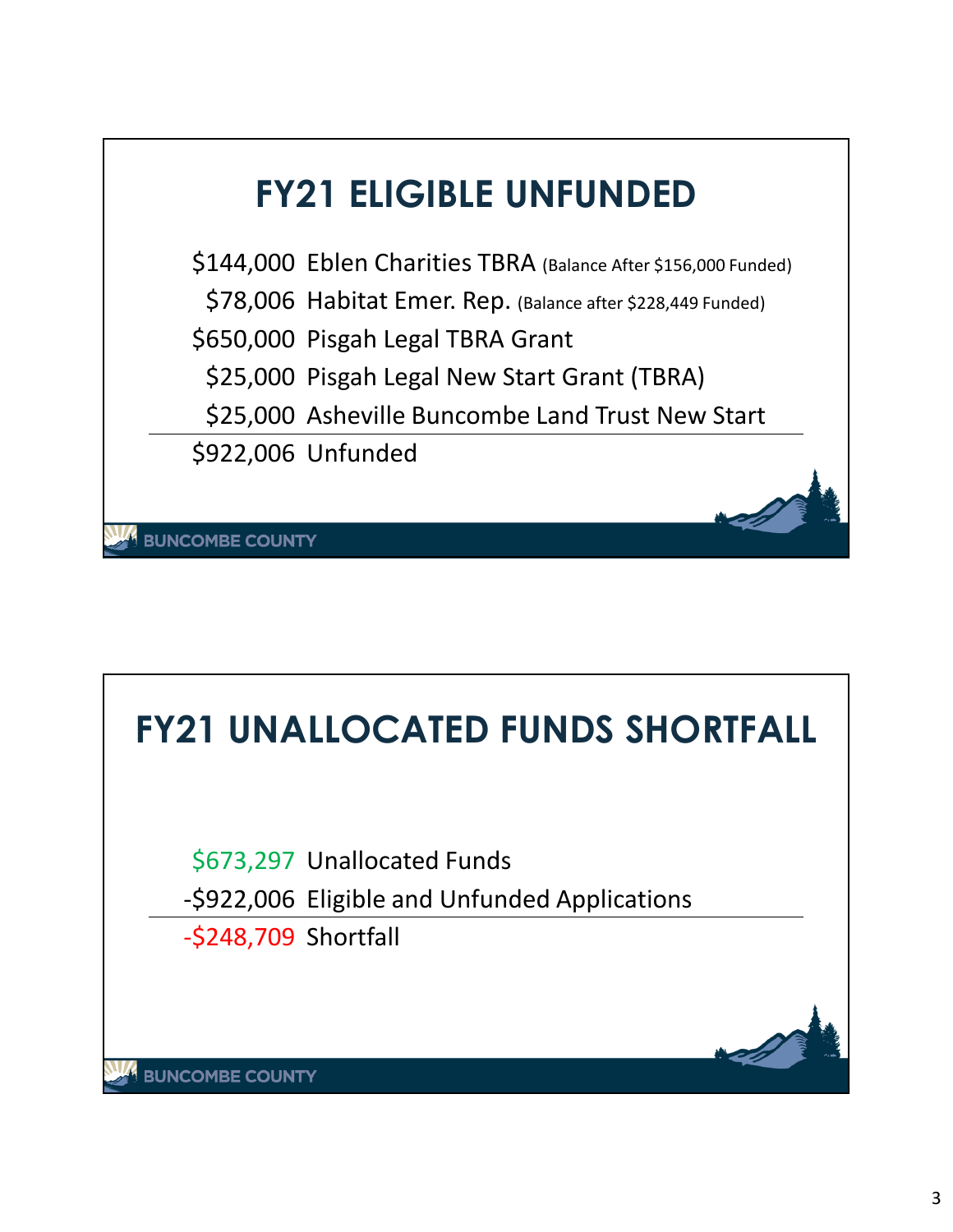

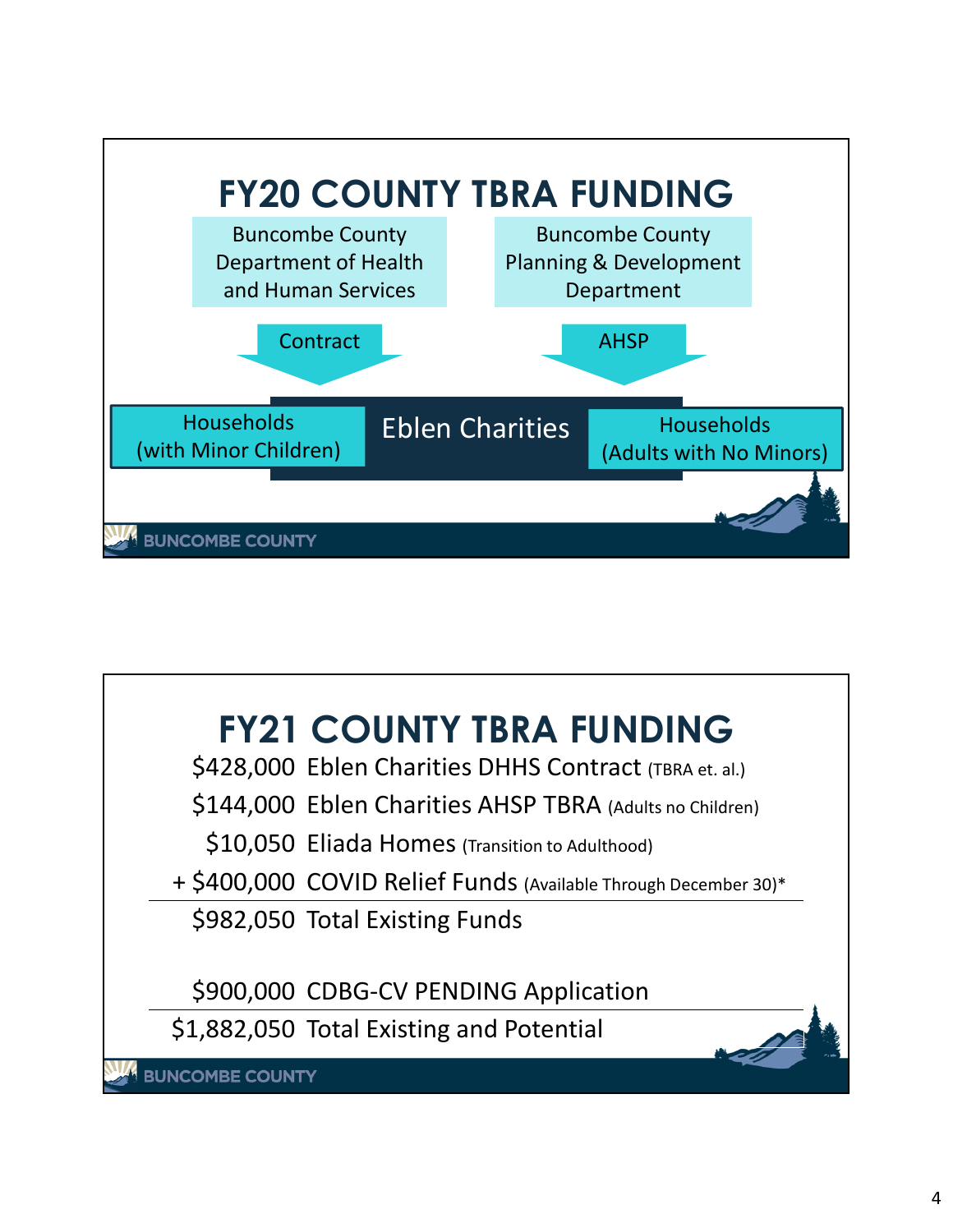

\$117,000,000 North Carolina Housing Opportunity to Prevent Evictions (HOPE) Program (Available Now Statewide)

**BUNCOMBE COUNTY**